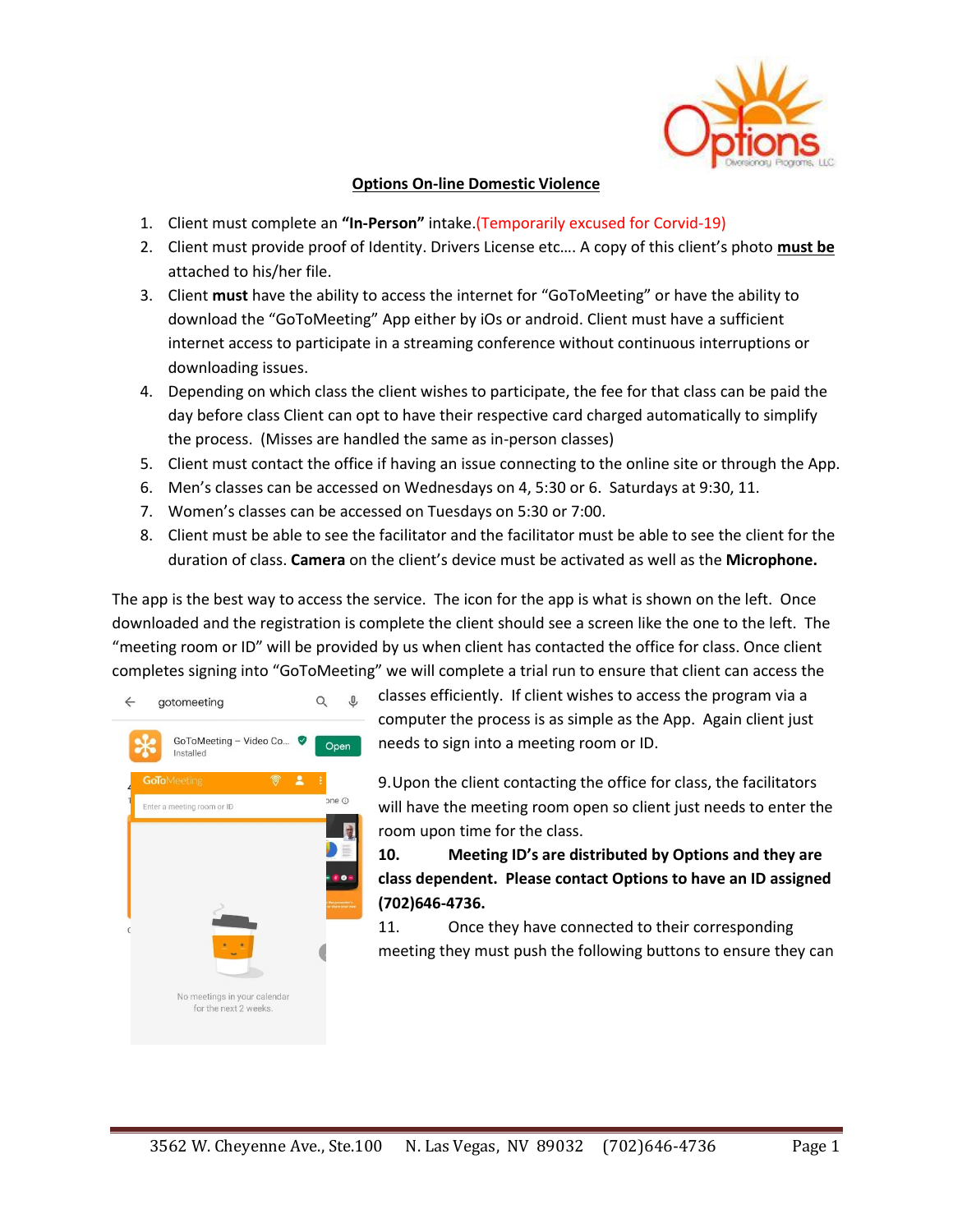

see and be seen and heard. 14



12. If you have any technical difficulties contact Options and we will establish a remote session with you to eliminate any confusion. (702)646-4736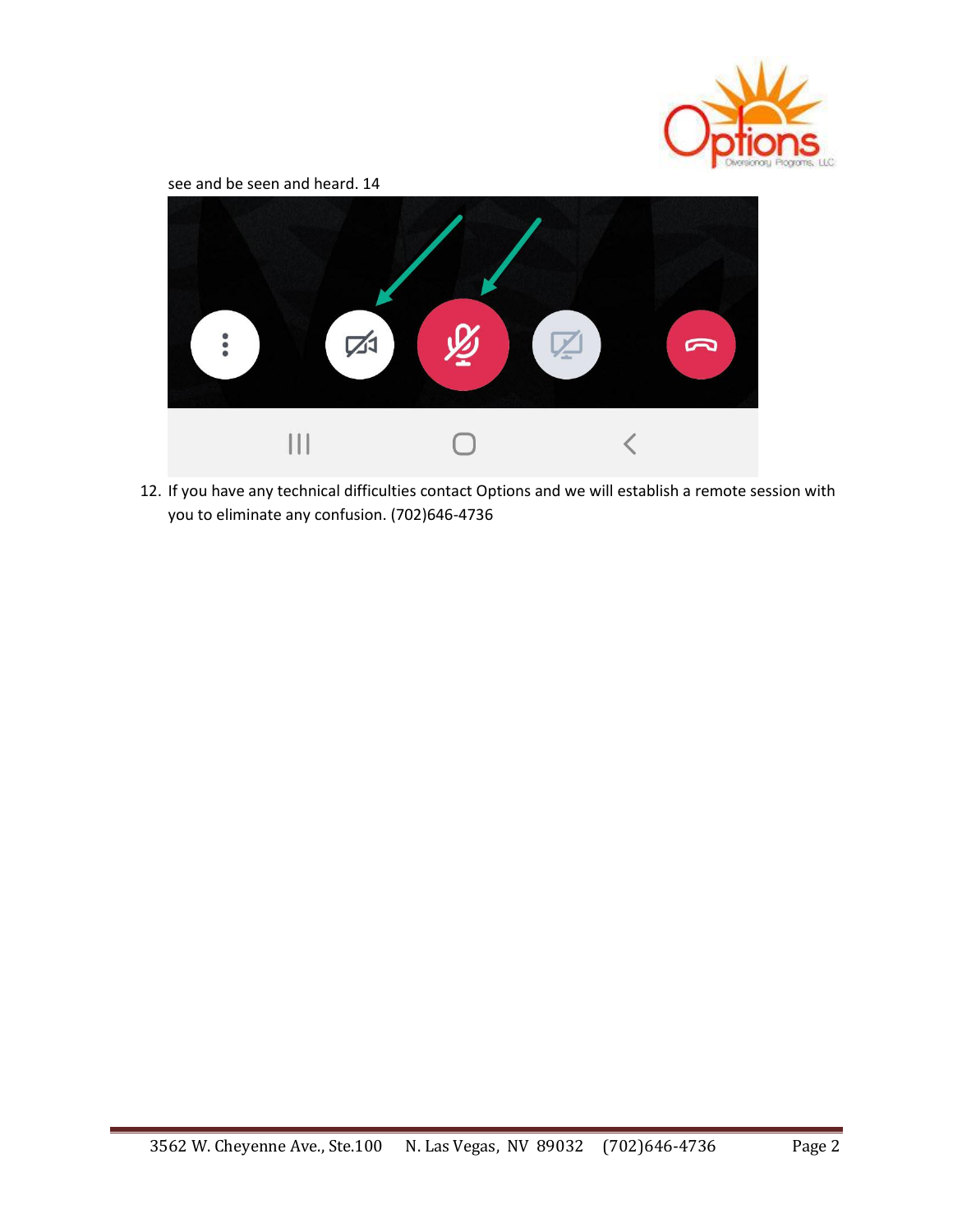

## Windows/Apple Login Example:

1. Go to: [www.gotomeeting.com](http://www.gotomeeting.com/) the main screen will appear.



## Built for collaboration - for any type of business

![](_page_2_Picture_5.jpeg)

**Quick One-Click Meetings** 

**Great for Online Meetings** 

Instantly join, host or manage a video, audio or web meeting from a conference room, your desk or a remote location via your Mac, PC or mobile device.

![](_page_2_Picture_9.jpeg)

**Turnkey Room Equipment** 

Create a meeting space in minutes

Quickly turn conference rooms into collaboration centers with GoToRoom, our affordable out-of-thebox solution.

![](_page_2_Picture_13.jpeg)

**Webinars for Business** 

**Scaling to Enterprise Businesses** 

Transform your online events into engaging experiences you and your attendees will look forward to.

![](_page_2_Picture_17.jpeg)